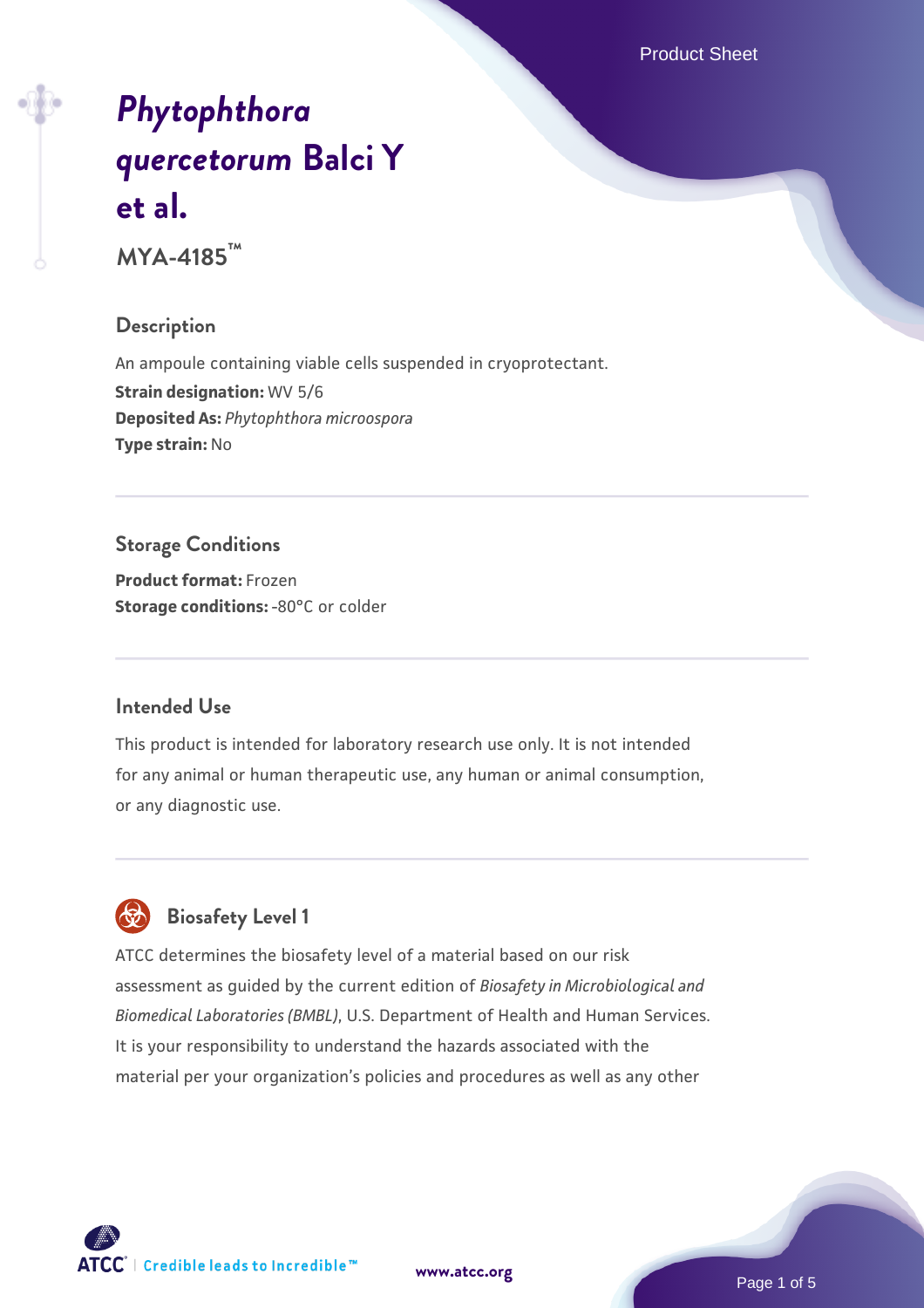# **[Phytophthora quercetorum](https://www.atcc.org/products/mya-4185) [Balci Y et al.](https://www.atcc.org/products/mya-4185)** Phytophthora quercetorum Balci Y et al. **MYA-4185**

applicable regulations as enforced by your local or national agencies.

ATCC highly recommends that appropriate personal protective equipment is always used when handling vials. For cultures that require storage in liquid nitrogen, it is important to note that some vials may leak when submersed in liquid nitrogen and will slowly fill with liquid nitrogen. Upon thawing, the conversion of the liquid nitrogen back to its gas phase may result in the vial exploding or blowing off its cap with dangerous force creating flying debris. Unless necessary, ATCC recommends that these cultures be stored in the vapor phase of liquid nitrogen rather than submersed in liquid nitrogen.

#### **Certificate of Analysis**

For batch-specific test results, refer to the applicable certificate of analysis that can be found at www.atcc.org.

# **Handling Procedures**

**Frozen ampoules** packed in dry ice should either be thawed immediately or stored in liquid nitrogen. If liquid nitrogen storage facilities are not available, frozen ampoules may be stored at or below -70°C for approximately one week. **Do not under any circumstance store frozen ampoules at refrigerator freezer temperatures (generally -20°C)**. Storage of frozen material at this temperature will result in the death of the culture.

- 1. To thaw a frozen ampoule, place in a **25°C to 30°C** water bath, until just thawed **(approximately 5 minutes)**. Immerse the ampoule just sufficient to cover the frozen material. Do not agitate the ampoule.
- 2. Immediately after thawing, wipe down ampoule with 70% ethanol and aseptically transfer at least 50 µL (or 2-3 agar cubes) of the content

 $\mathsf{ATCC}^*$   $\vdash$  Credible leads to Incredible  $\mathbb {m}$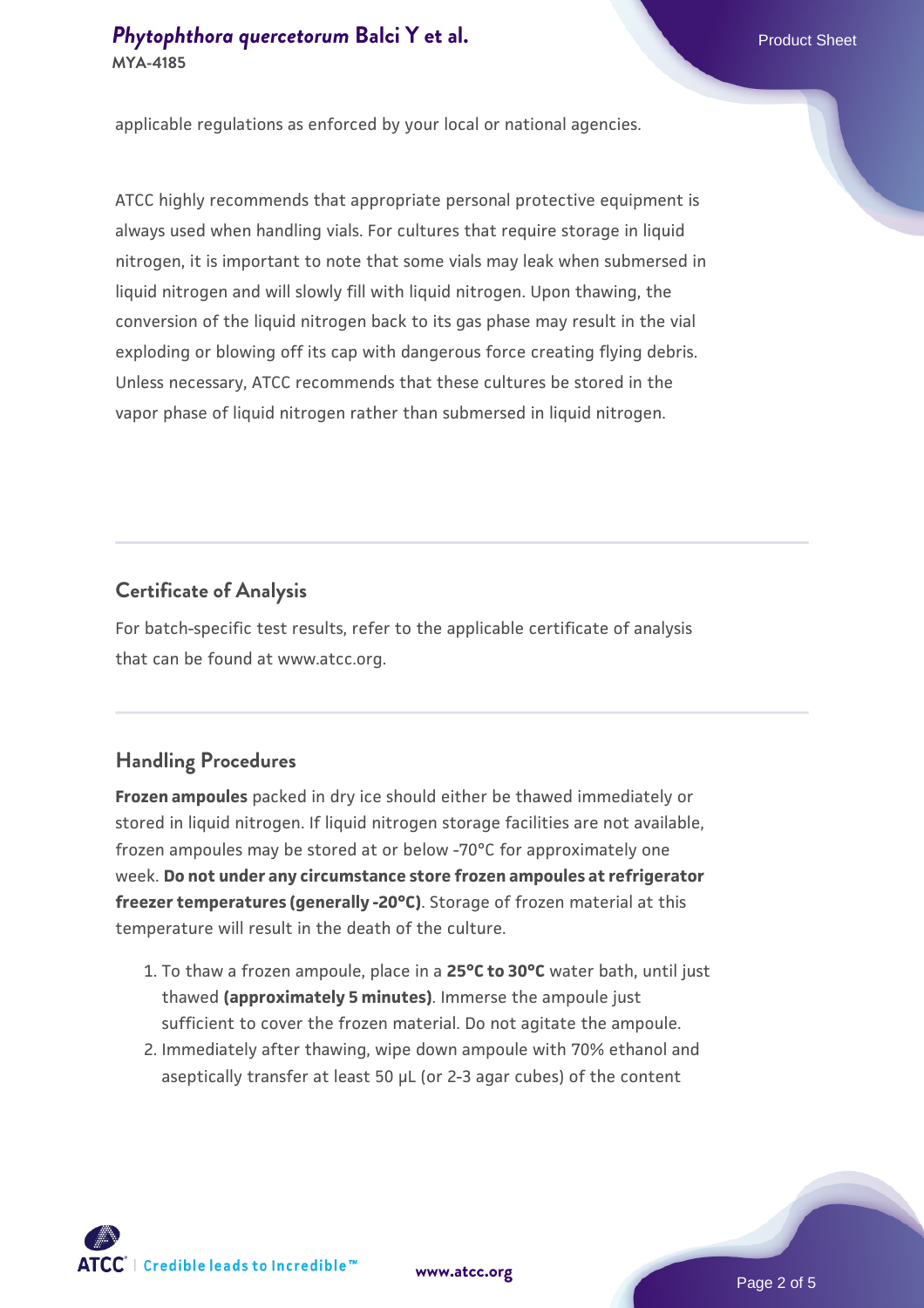onto a plate or broth with medium recommended.

- 3. Incubate the inoculum/strain at the temperature and conditions recommended.
- 4. Inspect for growth of the inoculum/strain regularly for up to 4 weeks. The time necessary for significant growth will vary from strain to strain.

#### **Material Citation**

If use of this material results in a scientific publication, please cite the material in the following manner: *Phytophthora quercetorum* Balci Y et al. (ATCC MYA-4185)

#### **References**

References and other information relating to this material are available at www.atcc.org.

# **Warranty**

The product is provided 'AS IS' and the viability of ATCC<sup>®</sup> products is warranted for 30 days from the date of shipment, provided that the customer has stored and handled the product according to the information included on the product information sheet, website, and Certificate of Analysis. For living cultures, ATCC lists the media formulation and reagents that have been found to be effective for the product. While other unspecified media and reagents may also produce satisfactory results, a change in the ATCC and/or depositor-recommended protocols may affect the recovery, growth, and/or function of the product. If an alternative medium formulation or reagent is used, the ATCC warranty for viability is no longer valid. Except as expressly set forth herein, no other warranties of any kind are provided, express or implied, including, but not limited to, any implied

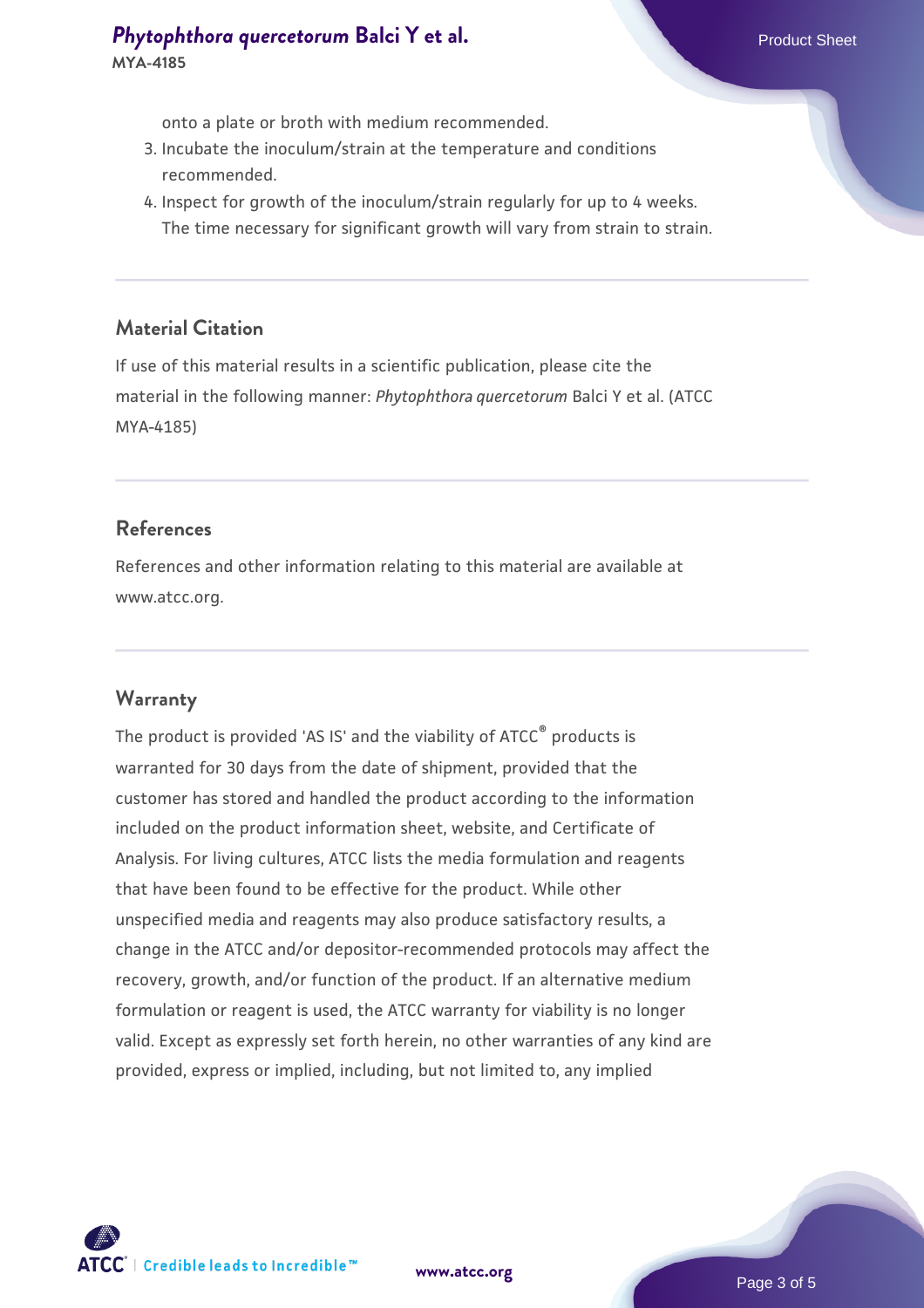# **[Phytophthora quercetorum](https://www.atcc.org/products/mya-4185) [Balci Y et al.](https://www.atcc.org/products/mya-4185)** Phytophthora quercetorum Balci Y et al. **MYA-4185**

warranties of merchantability, fitness for a particular purpose, manufacture according to cGMP standards, typicality, safety, accuracy, and/or noninfringement.

#### **Disclaimers**

This product is intended for laboratory research use only. It is not intended for any animal or human therapeutic use, any human or animal consumption, or any diagnostic use. Any proposed commercial use is prohibited without a license from ATCC.

While ATCC uses reasonable efforts to include accurate and up-to-date information on this product sheet, ATCC makes no warranties or representations as to its accuracy. Citations from scientific literature and patents are provided for informational purposes only. ATCC does not warrant that such information has been confirmed to be accurate or complete and the customer bears the sole responsibility of confirming the accuracy and completeness of any such information.

This product is sent on the condition that the customer is responsible for and assumes all risk and responsibility in connection with the receipt, handling, storage, disposal, and use of the ATCC product including without limitation taking all appropriate safety and handling precautions to minimize health or environmental risk. As a condition of receiving the material, the customer agrees that any activity undertaken with the ATCC product and any progeny or modifications will be conducted in compliance with all applicable laws, regulations, and guidelines. This product is provided 'AS IS' with no representations or warranties whatsoever except as expressly set forth herein and in no event shall ATCC, its parents, subsidiaries, directors, officers, agents, employees, assigns, successors, and affiliates be liable for indirect, special, incidental, or consequential damages of any kind in connection with or arising out of the customer's use of the product. While reasonable effort is made to ensure authenticity and reliability of materials on deposit, ATCC is not liable for damages arising from the misidentification or misrepresentation of such materials.



**[www.atcc.org](http://www.atcc.org)**

Page 4 of 5